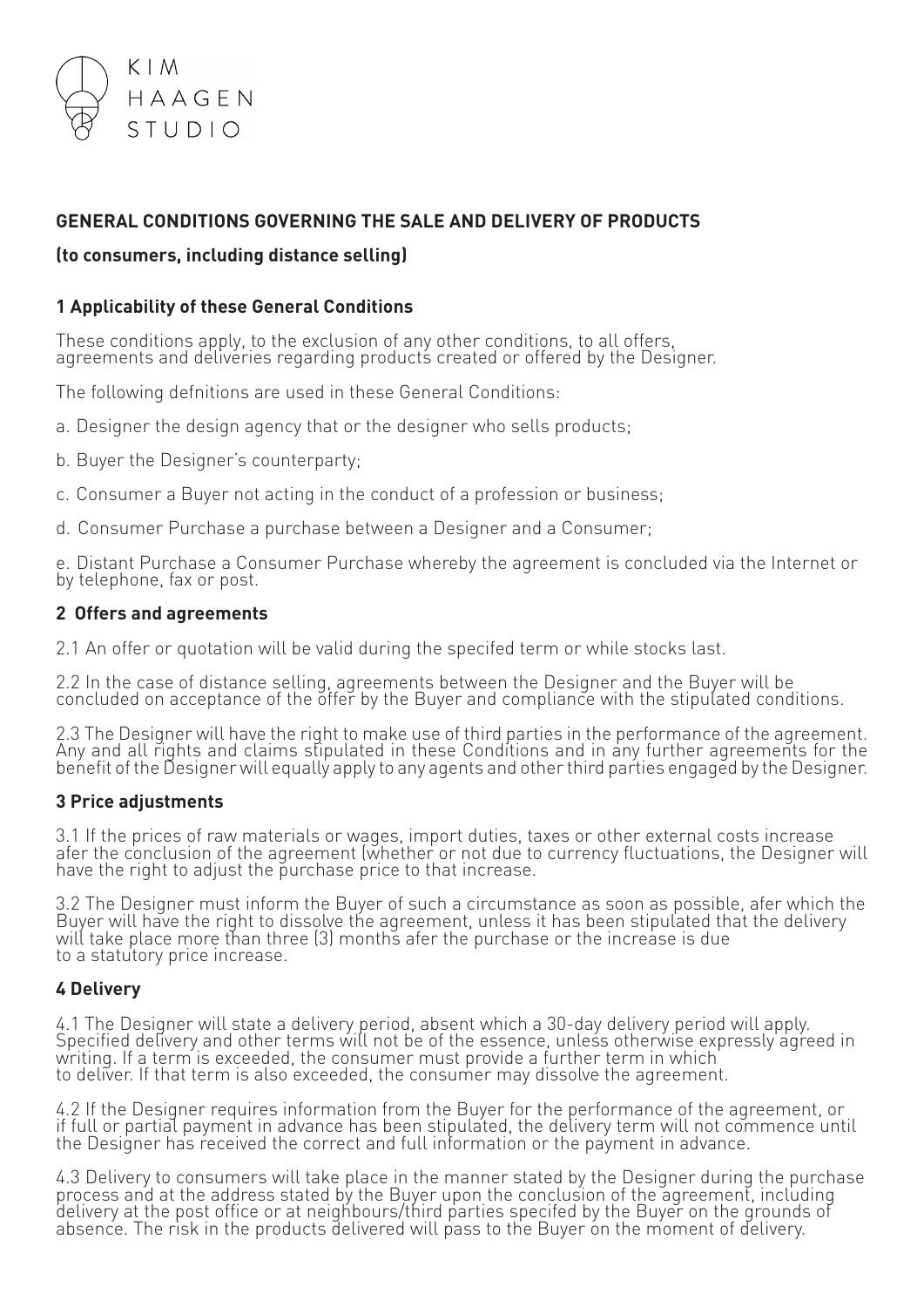4.4 If the Buyer refuses to take delivery, the Designer may charge him the resulting costs. In that case the Designer will also have the right to dissolve the agreement, without prejudice to his right to claim full damages.

#### **General Conditions governing the Sale and Delivery of Products (to consumers, including distance selling)**

## **5 Retention of title**

All products delivered will remain the Designer's property until the Buyer has fulflled all his obligations towards the Designer under the agreement.

### **6 Dissolution and return of products**

6.1 Afer the order has been confrmed, the Buyer may amend or cancel it only with the Designer's prior consent. If the Designer has already incurred costs or will incur costs as a result of the amendment or cancellation, the Designer may charge those cost to the Buyer. In the case of distance selling the Buyer has the right within fourteen (14) working days afer receipt of the product to cancel the purchase in writing without stating any reasons, by means of an unequivocal statement.

6.2 If the purchase price and shipping costs have already been paid, they must be repaid as soon as<br>possible but no later than fourteen (14) days afer the Designer was informed that the Buyer wishes to cancel the purchase, unless the Designer has reason to believe that the products returned have already been opened, even thought that was not necessary in order to assess the product, or used, or have been damaged due to any act on the part of the Buyer. Repayment must be made using the same means of payment as that by which the original transaction was made, unless the Buyer expressly agrees otherwise.

6.3 The Buyer must return the product immediately or in any event no later than fourteen (14) days afer the day on which the Buyer informed the Designer of its decision to cancel the agreement. The Designer may wait before making the repayment until it has received the product or the Buyer has demonstrated that the product has been returned, whichever is sooner.

6.4 Article 6.2 will not apply to the Distance Purchase of:

a.products whose price is subject to fluctuations on the financial market beyond the Designer's control;

b.products that:

1)were produced in accordance with the Buyer's specifcations;

2)are clearly of a personal nature;

3)cannot be returned due to their nature; or

- 4)are subject to rapid spoilage or ageing.
- c.audio and video recordings and sofware if the seal has been broken by the Buyer;
- d.newspapers or magazines: or
- e.services provided with the Consumer's approval before the end of the period of seven (7) working days.

6.5 Products delivered may be returned only with the Designer's prior written consent, in the manner stated by the Designer during the purchase process. The direct costs involved in the return shipment of the products in the context of this Article will be payable by the Buyer, unless otherwise expressly agreed in writing.

### **7 Payment**

7.1 The Designer may at any time demand full or partial payment in advance or cash on delivery.

7.2 If products are delivered on account, the invoice amount must be paid within fourteen 14 days, without the Buyer being entitled to any discount or setoff.

7.3 If the Designer has not received (full) payment at the end of the payment period, the Buyer will be in default and will owe interest equal to the statutory interest rate that applies to consumer transactions. All costs incurred by the Designer in connection with late payment, such as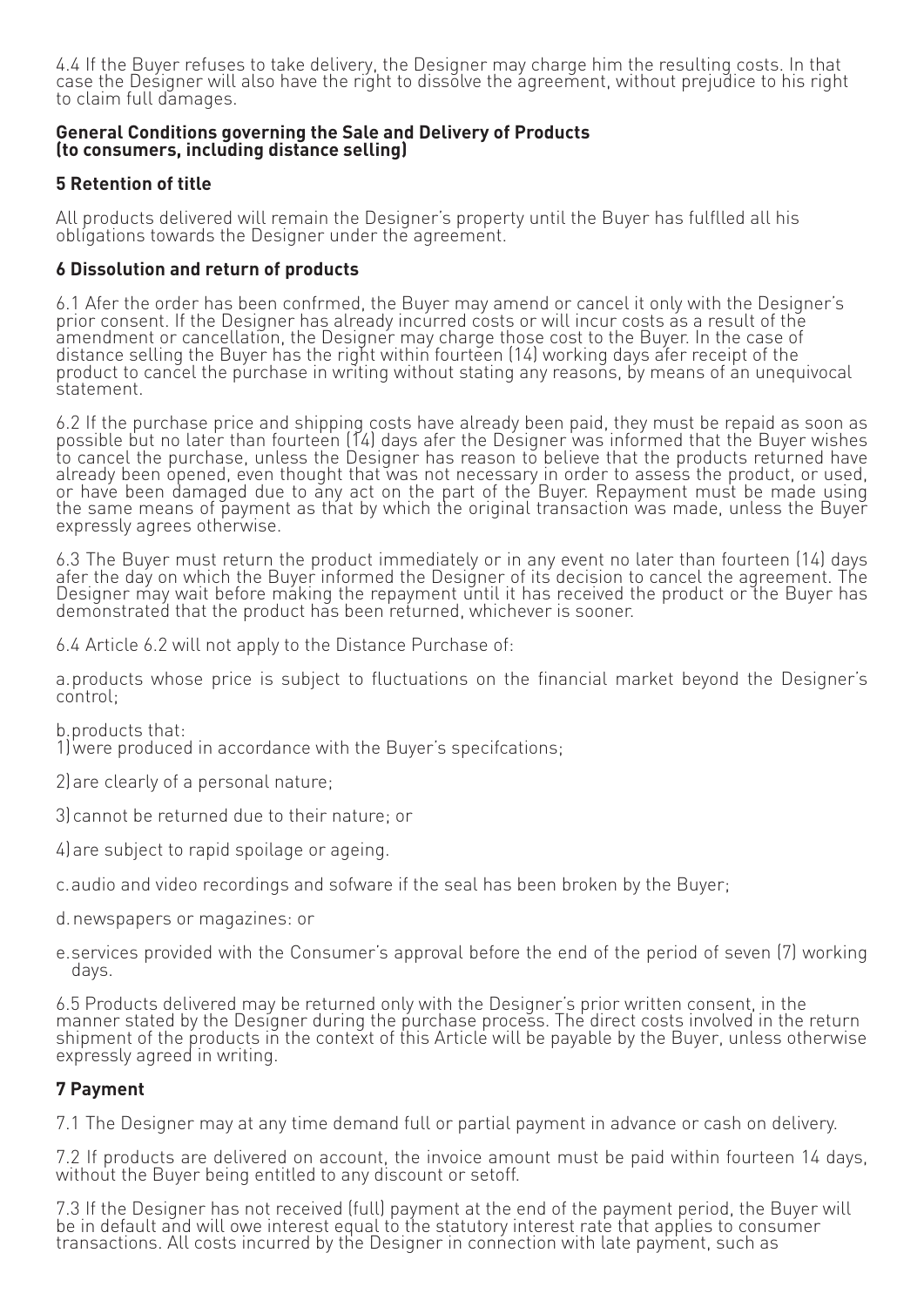procedural costs and judicial and extrajudicial costs, including the costs of legal assistance, bailiffs and debt collection agencies, will be payable by the Buyer. The extrajudicial costs will be charged on the basis of the Extrajudicial Collection Costs Decree. The fees in that Decree are:

- Minimum rate €40
- 15% on the first  $€2,500$
- 10% on the next €2,500
- 5% on the next  $€5,000$

3/5 General Conditions governing the Sale and Delivery of Products (consumers) / BNO July 2014

- 1% on the next €190,000
- 0.5% on the excess of the principal, subject to a maximum of  $E$ 6.775

7.4 Before charging collection costs, the Designer will send the consumer a demand for payment in which the Designer is given a period of fourteen (14) days afer the day of the demand for payment inn which to pay the claim afer all.

8 Right of suspension and dissolution

8.1 In addition to the provisions regarding force majeure and the provisions of Article 6, the<br>Designer will have the right to suspend (in full or in part) the performance of its obligations under all agreements that exist between the parties or to dissolve those agreements in full or in part without any notice of default or judicial intervention being required:

a. if the Buyer is in default or the Designer has good reason to believe that the Buyer will not perform its obligations in full and/or in time;

b. in the event of liquidation, a suspension of payment, a petition for a suspension of payment, bankruptcy or debt rescheduling, or any other circumstance as a result of which the Buyer can no longer freely dispose of its capital; or

c. if circumstances occur as a result of which it is impossible to perform the agreement or the Designer cannot reasonably be required to continue the agreement in an unamended form.

8.2 In the cases referred to in paragraph 8.1 any obligations of the Buyer will furthermore fall due immediately and the Designer will not be required to pay any damages. The latter will not apply in the event of dissolution on the grounds of circumstances for which the Consumer cannot be blamed.

### **9 Guarantees and complaints**

9.1 The products to be supplied by the Designer will meet the customer requirements and standards that can reasonably be set at the moment of delivery and for which they are intended in the event of normal use. If applicable, quarantee provisions of suppliers and third parties, such as producers and importers, will apply to the products supplied by the Designer.

9.2 If the product is used outside the Netherlands, the Buyer itself must verify whether the products are suitable for use there and whether they meet the conditions and the applicable statutory and other requirements.

9.3 The Buyer will be required to inspect the products delivered immediately afer receipt. Any defects established must be reported to the Designer in writing, stating the reasons, within two (2) months or in the case of external defects immediately.

9.4 If it has been proven that a product is not in conformity with the agreement and the complaint was fled in a timely manner, the Designer may, at its option, replace the product in question, arrange for repairs, or refund the invoice price plus any shipping costs paid.

9.5 All data, designs and images regarding colours, materials, dimensions and finishing will be for information purposes only. Divergences will not be reason for rejection, discount, dissolution of the agreement or damages if such divergences are minor.

### **10 Intellectual property rights**

10.1 The Buyer expressly acknowledges that all intellectual and/or industrial property rights in<br>respect of the products, materials and information made available to the Buyer by the Designer, including samples, packaging, labels and designs (and their appearance), the composition and/or specifcations of samples, products and semi-fnished products, as well as technical and commercial know-how, models, moulds, designs and patterns, vest in the Designer, its supplier or other parties entitled.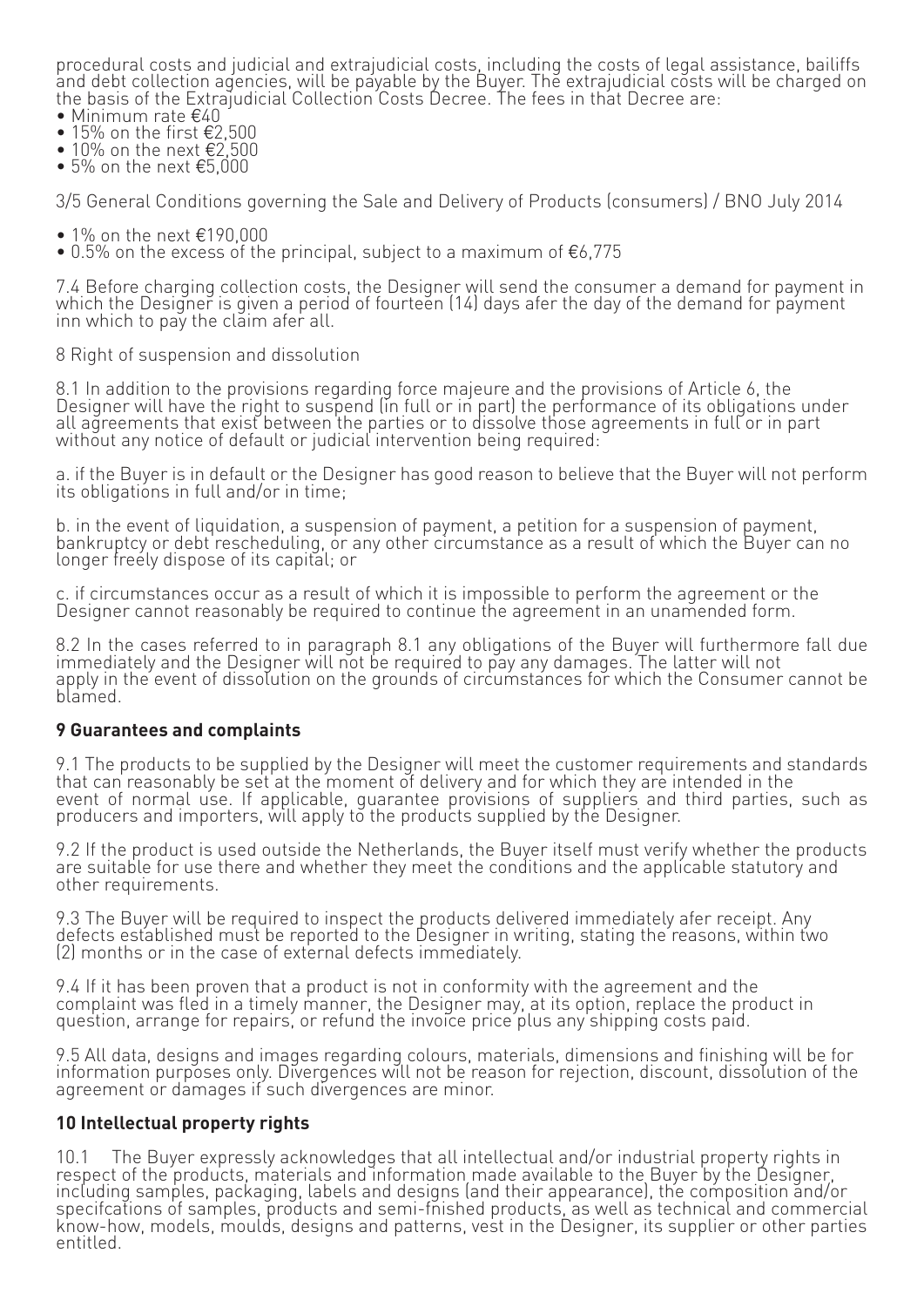If and insofar as the Designer manufactures products or packaging on the basis of express instructions given by the Buyer, such as specifcations, designs, sketches, models or patterns provided by the Buyer, the Buyer warrants that no third-party rights will be infringed. The Buyer indemnifes the Designer against any third-party claims in this context and will reimburse all costs incurred by the Designer in connection with such claims.

# **11 Liability for damage**

11.1 The Designer will not be liable for damage caused:

a. by incompetent use of the products delivered or use for a purpose other than that for which they are suitable by objective standards;

b. because the Designer used incorrect or incomplete data provided by or on behalf of the Buyer;

c. third parties engaged in a performance of the agreement at the Buyer's request or with the Buyer's consent;

d. materials or services provided by third parties at the Buyer's request or with the Buyer's consent; or

e.misunderstandings, damage, delays or the improper receipt of orders and notifcations due to the use of the Internet or any other means of communication (whether or not electronic).

11.2 Only direct loss attributable to the Designer will qualify for compensation. Any and all liability for indiréct loss, including but not limited to consequential loss, loss of profts, damaged or lost data or materials, and loss of proceeds is excluded. In the case of Consumer Purchase the scope of this provision will be limited to that permitted under Article 7:24(2) of the Dutch Civil Code.

11.3 Insofar as the Designer is liable for the reimbursement of loss, that loss will be limited to the invoice amount for the delivery or partial delivery in question, on the understanding that that amount will not exceed €45,000 and will in any event be limited to the amount that the insurer pays the Designer in the case in question.

11.4 The Buyer indemnifes the Designer against any and all claims from third parties that incur<br>losses in connection with the performance of the agreement and for the cause of which the Buyer is to blame.

11.5 The limitations recorded in Article 11.1 to 11.14 will not apply:

a.if the loss is due to intent or gross negligence on the part of the Designer or its executive or nonexecutive subordinates;

b.in the event of product liability towards a Consumer within the meaning of Book 6, Part 3, Chapter 3, of the Dutch Civil Code.

# **12 Force majeure**

12.1 If the Designer is unable to perform the agreement due to an event of force majeure, it will have the right to suspend its obligations until the event of force majeure has ended. If that period lasts longer than two (2) months, either of the parties will have the right to dissolve the agreement in respect of the products aÐected by the event of force majeure, without being<br>required to compensate the loss incurred by the other party. In that case the Buyer will be required required to compensate the loss incurred by the other party. In that case the Buyer will be required<br>to pay for the products already delivered.

12.2 In these General Conditions, 'force majeure' means, among other things, in addition to the defnition of that term in the law and in case law, all external causes beyond the Designer's control, either foreseen or unforeseen, as a result of which the Designer is unable to fulfl its obligations.

# **13 Dutch law and competent court**

13.1 This Agreement is governed by Dutch law, also if an obligation is performed abroad in full or in part or if the Buyer has its place of residence there. The applicability of the Vienna Sales Convention is excluded.<br>13.2 Th the event of disputes, the court of the Buyer's place of residence will be the competent court.

13.2 In the event of disputes, the court of the Buyer's place of residence will be the competent c<br>The parties will submit a dispute to the court only afer they have made every eĐort to settle the dispute in consultation.